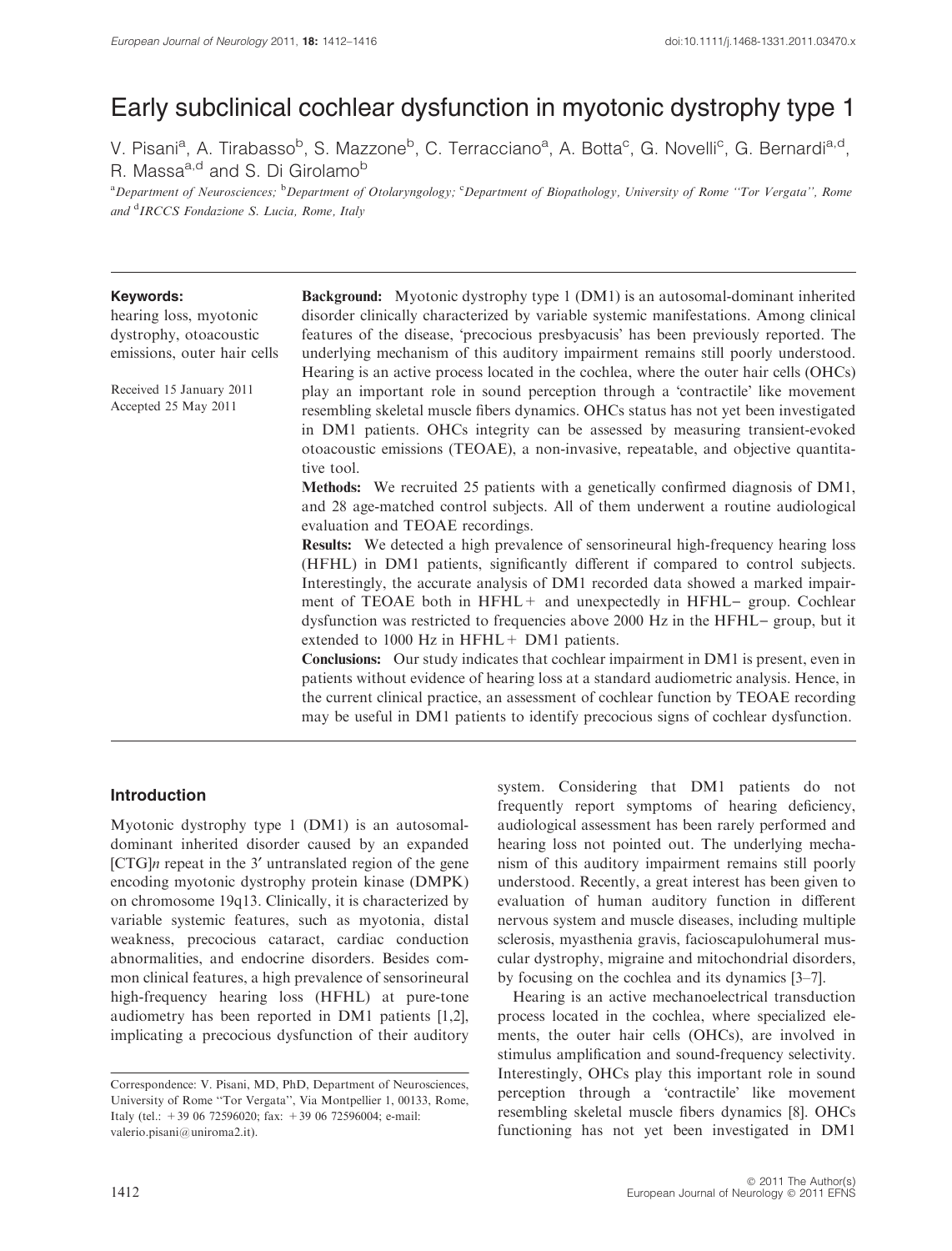patients. Our study aims to evaluate the cochlear function and OHCs integrity in a sample of DM1 patients by measuring transient click-evoked otoacoustic emissions (TEOAE), a non-invasive, objective, and quantitative tool to assess OHCs responsiveness, to detect early subclinical manifestations of cochlear dysfunction.

## Patients and methods

Twenty-five subjects, 11 women, 14 men (mean age  $41.8 \pm 11.1$ , ranging from 18 to 56 years) with a genetically confirmed diagnosis of DM1 were recruited. Genotype was classified according to CTG number in three classes: E1 class ranging from 50 to 200 CTG, E2 class from 200 to 1000, and E3 class from 1000 to 3000 [9]. Disease severity was assessed by means of the Muscular Impairment Rating Scale (MIRS), which is specifically designed for myotonic dystrophy [10]. Muscular weakness ranged from no muscular involvement (MIRS grade 1) to severe muscular impairment (MIRS grade 5). A second group of 28 subjects consisted of healthy volunteers, matched for age and gender (12 women, 16 men; mean age  $41.4 \pm 9.4$ ranging from 25 to 60 years), with no history of neurological disorders. Details of the subjects enrolled are summarized in Table 1. Exclusion criteria were the following: age over 60 years, to minimize the prevalence of presbyacusis, previous history of otological or labyrinthine disorders, noise exposure, ototoxic drug consumption, diabetes, family history of hearing loss, evidence of acoustic neurinoma on magnetic resonance imaging. Before measuring audiometric pure-tone thresholds, an acoustic impedance test and otoscopic examination were performed in all subjects, to exclude possible middle ear diseases (e.g., otosclerosis, glue or tympanic perforation). All the patients had an intact ear drum and a type 'A' (normal) tympanogram.

Table 1 Demographic and clinical data of the groups of patients

| Patients                    | Age at<br>evaluation          | CTG expansion<br>class | MIRS score    |
|-----------------------------|-------------------------------|------------------------|---------------|
| DM1 total<br>$(n = 25)$     | $41.8 \pm 11.1$ $1.9 \pm 0.7$ |                        | $2.9 \pm 1.1$ |
| $DM1 HFHL+$<br>$(n = 16)$   | $46.6 \pm 9.2$                | $1.9 \pm 0.7$          | $3.1 \pm 1.1$ |
| $DM1$ HFHL $-$<br>$(n = 9)$ | $31.6 \pm 7.5$                | $1.7 \pm 0.7$          | $2.4 \pm 0.9$ |
| Control<br>$(n = 28)$       | $41.4 \pm 9.4$                |                        |               |

Data in the table are expressed as mean  $\pm$  SD.

 $HFHL+, DM1$  patients with high-frequency hearing loss;  $HFHL-,$ DM1 patients without high-frequency hearing loss; MIRS, Muscular Impairment Rating Scale.

Hearing loss was calculated for each pure-tone frequency stimulation (from 125 to 8000 Hz) separately as the amount of threshold shift above the standard audiometric zero.

Transient click-evoked otoacoustic emissions are lowlevel audio-frequency sounds produced in response to a click stimulus by the active micro-movements of OHCs in the organ of Corti and simply detectable and measured from the external ear canal without requiring patient's cooperation. Click stimulus is used to elicit responses that are most robust in the middle frequency regions between 1000 and 4000 Hz [11]. TEOAE were acquired in normal subjects and DM1 patients with the ILO 292 Echoport system (Otodynamics Ltd, Hatfield, UK) in a silent room, with a stimulus level set to 90 dB SPL. The stimulus level measured in the ear canal of the subjects ranged from 85 and 90 dB SPL (mean 86.3 dB). For data acquisition, the 'Non-linear' paradigm was applied to remove the linear ringing artifact. During TEOAE acquisition, we reached a probe stability in the ear canal of more than 90% and we rejected data when the reproducibility was  $\langle 70\% \rangle$ . The reproducibility is correlated to a signal-to-noise ratio (SNR): a value of 100% corresponds to a SNR infinitely high, whilst a negative one is compatible with a SNR around zero. Noise reject level was set from 34 and 48 dB SPL (1-5 mPa). Applying MATLAB<sup>®</sup> (MATHWORKS<sup>®</sup>, MA, USA), a Fast Fourier Transform software was developed for TEOAE frequency analysis and another software was created to execute 1/3 octave analysis. All TEOAE data recorded were filtered between 600 and 6000 Hz and a frequency range between 800–5000 Hz was taken into account in our offline analysis. According to Probst et al. [12], all frequency bands with audiometric threshold higher than 30 dB HL were discarded for each ear. All procedures were carried out with the appropriate understanding and written consent of the subjects. The research protocol had been previously evaluated and approved by the Independent Ethical Committee of Policlinico Tor Vergata Foundation.

#### Statistical analysis

Considering the non-normal distribution of pure-tone audiometric data, non-parametric analyses were performed. Kruskal–Wallis test was applied to identify differences among the groups considered; when significant, the Mann–Whitney test was used to perform multiple comparison between DM1 and controls; a post hoc Bonferroni correction was applied to correct for multiple comparisons and considered  $P < 0.016$  as statistically significant.

Depending on homogeneity of variance of the data, the amplitudes of TEOAE were compared using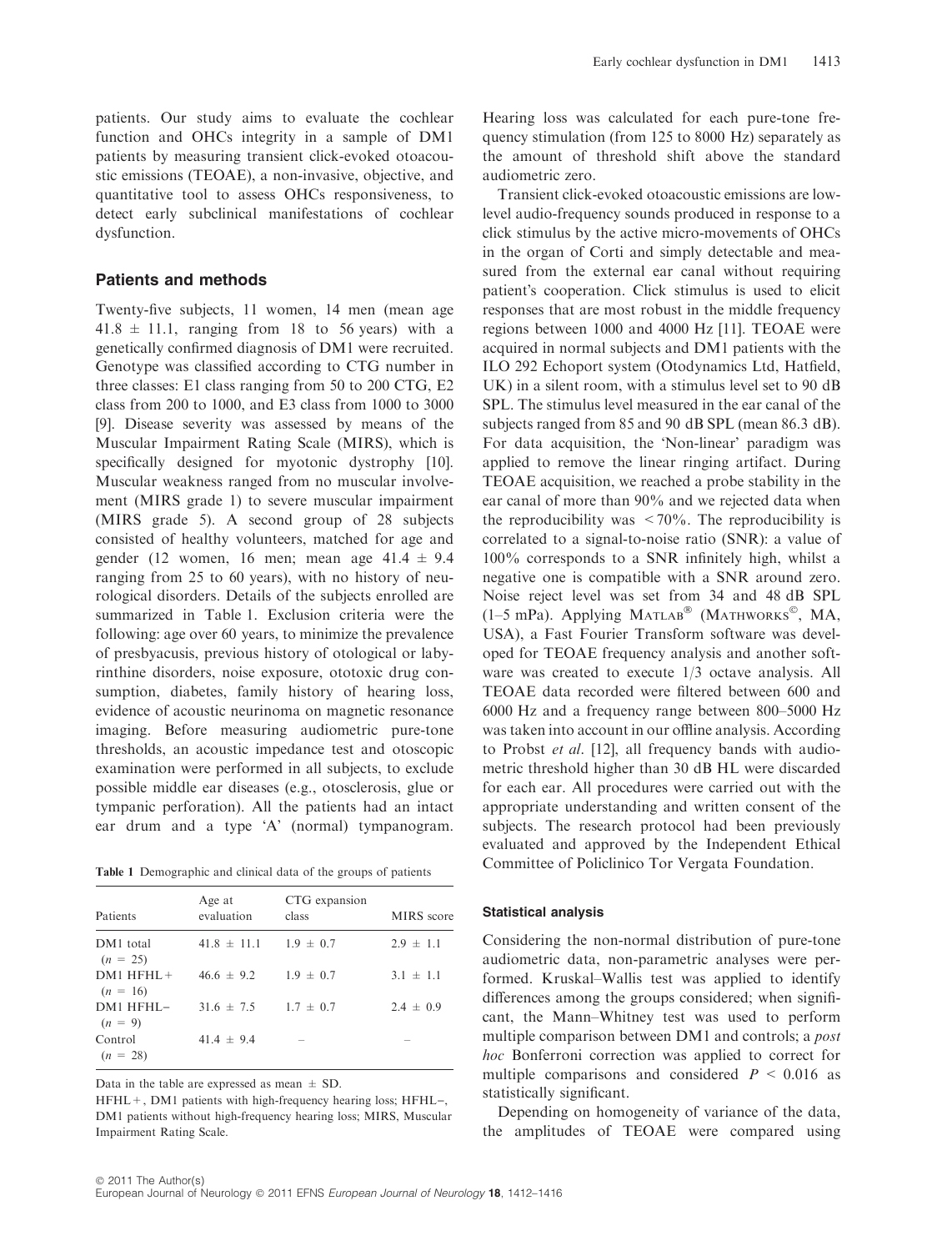one-way ANOVA and then applying Bonferroni t-test, a highly conservative *post hoc* analysis for multiple comparisons. Significance was determined by P-values of <0.05. Pearson correlation test was used to evaluate the strength of association between clinical data and TEOAE. Calculations were performed with the statistical software SIGMASTAT version 3.5 (Systat Software Inc, Point Richmond, CA, USA).

#### **Results**

In the DM1 group, a threshold level above 20 dB HL in at least two of the frequency bands higher than 4000 Hz was found in 16 of 25 patients bilaterally (DM1  $HFHL+$ ), whilst nine patients had normal thresholds at all the standard audiometric frequencies (DM1 HFHL)). Controls revealed normal pure-tone thresholds at the lower and middle frequencies, with occasionally elevated thresholds above 20 dB HL at high-frequency bands in 10 subjects. A comparative statistical analysis between control group and DM1 patients revealed a significant difference ( $P < 0.001$ ) in the frequency range of 3000–8000 Hz. Interestingly, DM1 HFHL + subgroup confirmed the statistical data (Table 2). TEOAE were present in 48/50 ears in DM1 patients and in 52/56 ears in the control group. ANOVA testing reported a significant difference between DM1 patients with and without HFHL compared to controls. A post hoc analysis with highly conservative Bonferroni  $t$ -test revealed that DM1 HFHL + differs from control at 1000 Hz  $(t = 3.02, P = 0.007)$ , 1260 Hz  $(t = 3.29,$  $P = 0.003$ , 1587 Hz  $(t = 3.01, P = 0.007)$ , and 2000 Hz  $(t = 2.29, P = 0.050)$ ; surprisingly, DM1 HFHL– patients differ significantly from controls only at 2000 Hz  $(t = 2.40, P = 0.037)$  and 2520 Hz  $(t = 2.40, P = 0.037)$ . No difference between DM1 subgroups and control subjects was detected below 1000 Hz or above 2520 Hz (Fig. 1). Considering the small number of DM1 subjects without hearing loss, the statistical power of the comparison test can be negatively influenced, although a progressive involvement of lower frequencies paralleling hearing loss may take place. A clinical and complete audiological follow-up study on the same patients during the course of the disease might likely better support this hypothesis. Moreover, in the DM1 group, no significant correlation between TEOAE levels and clinical data in terms of age at evaluation, CTG expansion class, or MIRS staging was found (Table S1).

### **Discussion**

High-frequency hearing loss in DM1 patients has been previously reported [1,2], but the underlying mechanism of this auditory failure remains still poorly understood.

| Frequency<br>(Hz)                   | 125            | 250            | 500               | 750                                                                                                             | 1000                                                                                                            | 1500                                                                                                                                                    | 2000                                                                         | 3000                           | 4000                | 6000                               | 8000                                                                                   |
|-------------------------------------|----------------|----------------|-------------------|-----------------------------------------------------------------------------------------------------------------|-----------------------------------------------------------------------------------------------------------------|---------------------------------------------------------------------------------------------------------------------------------------------------------|------------------------------------------------------------------------------|--------------------------------|---------------------|------------------------------------|----------------------------------------------------------------------------------------|
| DM1 all                             | 11.1 $\pm$ 2.6 | $11.5 \pm 3.2$ | $11.1 \pm 3.4$    | $11.1 \pm 2.5$                                                                                                  | $11.0 \pm 2.8$                                                                                                  |                                                                                                                                                         |                                                                              | $14.8 \pm 5.4$                 | $17.3 \pm 7.9$      |                                    |                                                                                        |
| DM1 HFHL+                           | $11.0 \pm 2.4$ | $11.8 \pm 3.6$ | $\pm$ 4.0<br>11.7 | $11.5 \pm 3.0$                                                                                                  | $11.5 \pm 3.3$                                                                                                  | $11.5 \pm 2.5$<br>$11.8 \pm 2.8$<br>$10.7 \pm 1.8$                                                                                                      | $11.7 \pm 3.1$<br>$12.0 \pm 3.4$                                             | $16.5 \pm 5.6$                 | $20.3 \pm 7.8$      | $25.1 \pm 12.5$<br>$31.3 \pm 10.2$ |                                                                                        |
| DMI HFHL-                           | $11.4 \pm 3.1$ | $10.7 \pm 1.8$ | $\pm$ 0.1<br>10.0 | $10.0 \pm 0.1$                                                                                                  | $10.0 \pm 0.1$                                                                                                  |                                                                                                                                                         | $11.1 \pm 2.1$                                                               | $11.1 \pm 2.1$                 | $\pm$ 1.8<br>10.7   |                                    |                                                                                        |
| CTRL                                | $1.1 \pm 2.4$  | $11.3 \pm 2.5$ | ± 2.2<br>10.8     | $\pm$ 1.8<br>10.7                                                                                               | 2.4<br>$\!+\!$<br>10.7                                                                                          | $10.5 \pm 1.5$                                                                                                                                          | $10.5 \pm 1.5$                                                               | $11.2 \pm 2.9$                 | $\pm$ 4.3<br>11.9   | $11.8 \pm 2.5$<br>15.6 $\pm$ 8.1   |                                                                                        |
| DM1 all vs. CTRL                    | n.s.           | n.s.           |                   |                                                                                                                 |                                                                                                                 |                                                                                                                                                         |                                                                              | $< 0.001$<br>$\mathcal{L}$     | $0.001$<br>$P \leq$ | $P \leq 0.001$                     | $30.8 \pm 18.2$<br>$39.3 \pm 15.6$<br>$12.5 \pm 4.3$<br>$16.7 \pm 10.1$<br>$P < 0.001$ |
| DM1 HFHL+ vs. CTRL                  | n.s.           | n.s.           | $\frac{1}{1}$ .   | $\begin{array}{ccc}\n\mathbf{a} & \mathbf{a} & \mathbf{a} \\ \mathbf{a} & \mathbf{a} & \mathbf{a}\n\end{array}$ | $\begin{array}{cc}\n\mathbf{a} & \mathbf{a} \\ \mathbf{a} & \mathbf{a} \\ \mathbf{a} & \mathbf{a}\n\end{array}$ | $\begin{array}{ccc}\n\mathbf{a} & \mathbf{a} & \mathbf{a} \\ \mathbf{b} & \mathbf{c} & \mathbf{d} \\ \mathbf{c} & \mathbf{d} & \mathbf{d}\n\end{array}$ | $\begin{array}{ccc}\n1.5 & \dots \\ 1.5 & \dots \\ 1.5 & \dots\n\end{array}$ | $\leq 0.001$<br>$\overline{a}$ | $P \leq 0.001$      | $< 0.001$<br>$\overline{P}$        | $<\,0.001$<br>$\overline{a}$                                                           |
| DM1 HFHL- vs. CTRL                  | n.s.           | n.s.           | n.s.              |                                                                                                                 |                                                                                                                 |                                                                                                                                                         |                                                                              | n.s.                           | n.s.                | n.s.                               | n.s.                                                                                   |
| Values are expressed as mean $+$ SD |                |                |                   |                                                                                                                 |                                                                                                                 |                                                                                                                                                         |                                                                              |                                |                     |                                    |                                                                                        |

Values are expressed as mean  $\pm$  SD.

HFHL+, presence of high frequency hearing loss; HFHL), absence of high-frequency hearing loss; n.s., not statistically significant. +, presence of high frequency hearing loss; HFHL-, absence of high-frequency hearing loss; n.s., not statistically significant HFHL-

Table 2 Pure tone audiometry thresholds and multiple comparison between each group of patients

Table 2 Pure tone audiometry thresholds and multiple comparison between each group of patients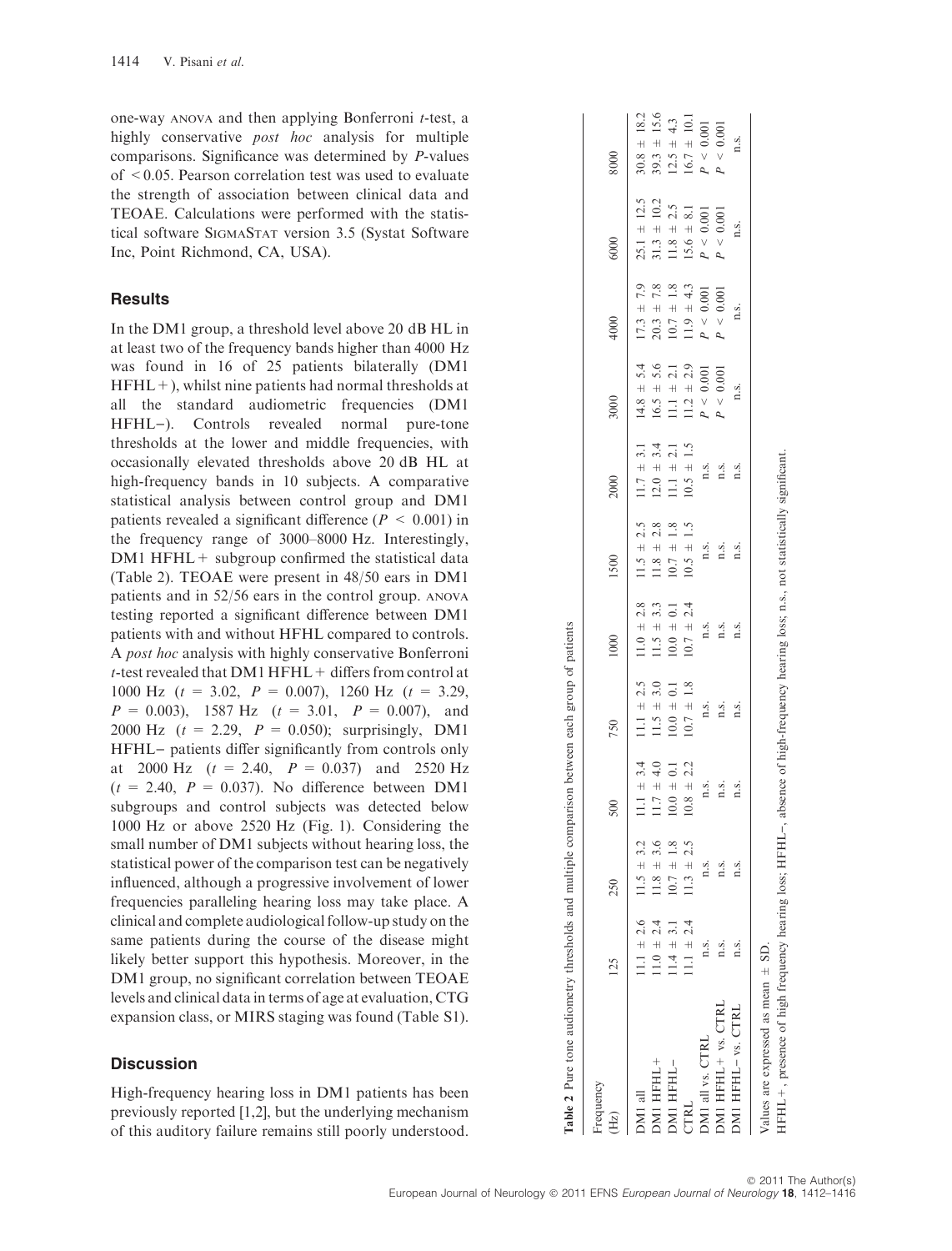

However, a 'precocious' audiometric impairment in DM1 patients may hint an early dysfunction of their auditory system.

Although pure-tone audiometry is an useful test to assess and quantify hearing defect, it remains greatly influenced by patient's attention level and grade of collaboration, but also by technician's experience. Conversely, TEOAE recording is able to detect micromovements of a specific group of cochlear cells, named OHCs, thus representing a sensitive, non-invasive, repeatable, and objective quantitative tool to detect minute changes in cochlear integrity [11].

Our study confirmed the high prevalence of sensorineural hearing loss in DM1 patients showing a significant difference from healthy subjects. Moreover, it showed a marked impairment of TEOAE not only in  $HFHL+$ , but unexpectedly also in  $HFHL-$  patients suggesting an underlying subclinical cochlear dysfunction in this disease. Interestingly, when considering the mid-frequency region between 1000 and 4000 Hz, where TEOAE reach the highest sensitivity, the impairment was restricted to frequencies above 2000 Hz in the HFHL- group, but it extended to 1000 Hz in HFHL+ DM1 patients. Noteworthy, no significant correlation was found between TEOAE levels and patients' age, thus excluding a role of presbyacusis. Also, the observed lack of correlation between TEOAE and CTG repeats or MIRS staging indicates that the extent of cochlear injury is independent of disease severity in other tissues, in line with somatic mosaicism typical of DM1 [9].

The HFHL of DM1 patients may be due to the high 'contractile-like' response and metabolic demand of OHCs of the basal coil stimulated by high-frequency sounds and consequently more susceptible to noise damage, as previously demonstrated in mitochondrial diseases [13,14]. Nonetheless, in the present report, we described a dysfunction involving also

Figure 1 Frequency analysis of transient-evoked otoacoustic emissions (TEOAE) echo level in DM1 patients and control subjects. TEOAE mean amplitude levels recorded from ears of all DM1 patients and control group (CTRL) are shown in panel A. According to the presence  $(+)$  or not  $(-)$  of high-frequency hearing loss (HFHL) in pure-tone audiometry, DM1 patients were divided in two groups and their TEOAE data statistically compared with control ones respectively in panels B and C. Statistically significant differences between DM1 groups and CTRL are shown (\* $P \le 0.05$ ; \*\* $P < 0.01$ ; one-way ANOVA analysis followed by a *post hoc* Bonferroni *t*-test for multiple comparison were performed).